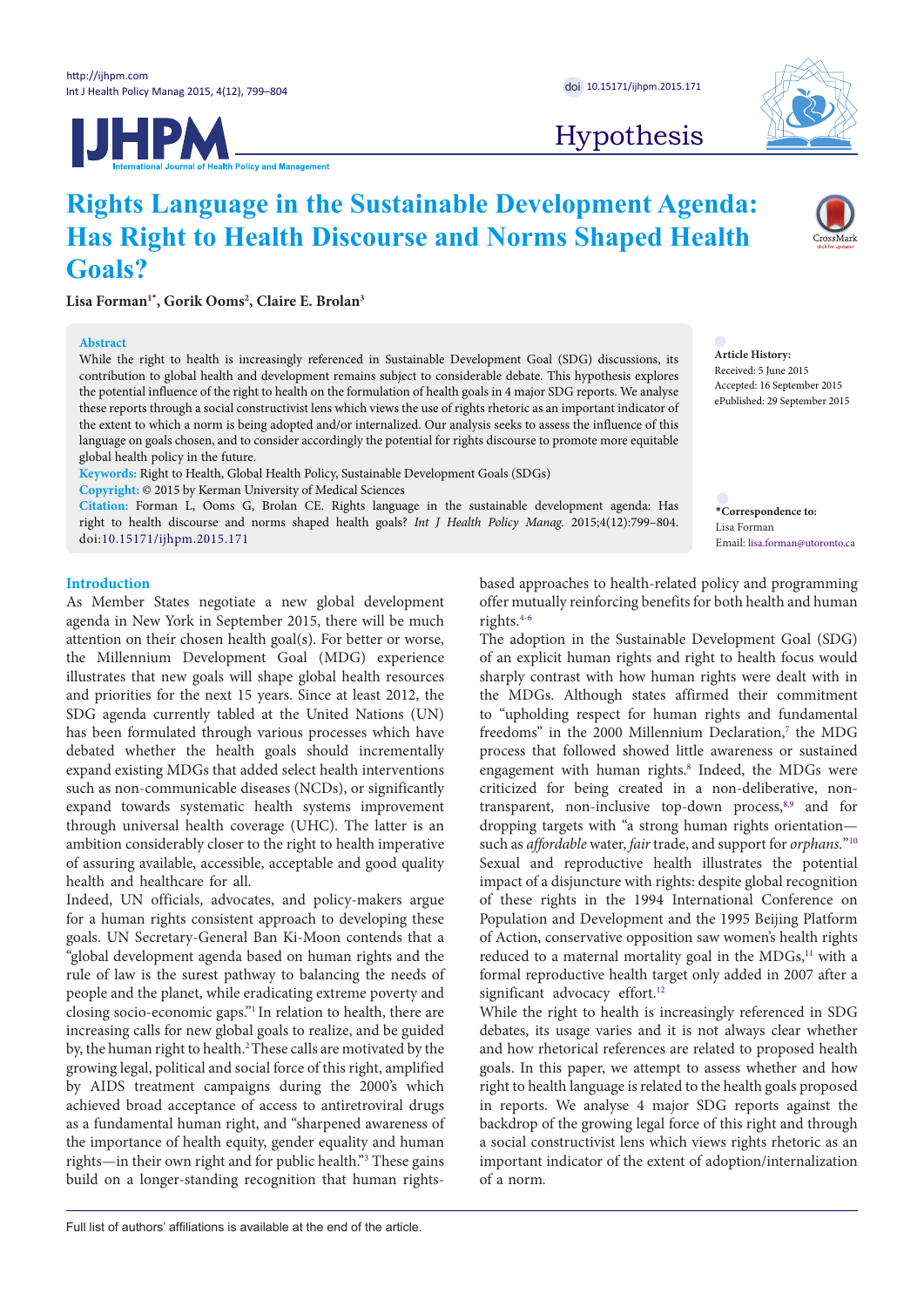# **Background**

The growing codification and interpretation of the right to health juxtaposed with the ever-increasing integration of human rights-based approaches in development and public health spheres, offers increasingly specific standards to guide a more equitable health goal agenda.<sup>[3](#page-4-5)</sup> International law has recognized individual rights and state obligations towards health at least since 1946 when the *Constitution of the World Health Organization* (WHO Constitution) established "the enjoyment of the highest attainable standard of health is a fundamental right of every human being without distinction of race, religion, political belief, economic, or social condition.["13](#page-4-14) The right to health was further developed in the iconic 1948 *Universal Declaration of Human Rights*, which recognized every person's right to a standard of living adequate for their health and well-being, including medical care*.* [14](#page-4-15) The most authoritative protection of the right to health is found in the 1966 *International Covenant on Economic, Social and Cultural Rights* ('the Covenant'), where state parties recognize everyone's right to the enjoyment of the highest attainable standard of health, and agree to take a number of steps to achieve this including reducing infant mortality, addressing infectious disease and assuring medical service to all in sickness[.15](#page-4-16) In addition, this right is codified in multiple other international and regional treaties<sup>16-19</sup> and in at least  $115\,$ domestic constitutions.<sup>[20](#page-5-0),[21](#page-5-1)</sup>

This proliferation has contributed to the right to health's mounting legal, social, and political force. This growth is particularly aided by an authoritative interpretation of the right to health by the UN Committee on Economic, Social and Cultural Rights' ('the Committee' or 'UNCESCR'), moving this right far beyond the legal vagueness plaguing its early years. In the Committee's General Comment 14 issued in 2000, the right to health is concretely interpreted to include rights to adequate healthcare and the underlying determinants of health, and to place corresponding obligations on governments to act on health at home and where able, abroad.<sup>[22](#page-5-2)</sup> Growing legalization and specificity has seen a corresponding surge in domestic right to health litigation over the last twenty years.<sup>23,24</sup> A recently adopted "Optional Protocol" to the Covenant has created the first quasi-enforceable accountability mechanism for the right to health at the international level, giving the Committee the authority to review individual complaints of rights violations. Yet the contribution of rights may be more subtle and discursive than this. Social constructivist theorists argue that ideas (rather than material facts) are the primary constituents of interests and power, and that language is intimately connected to this ideational power.<sup>[25](#page-5-5)</sup> Thus, when actors use particular language to 'frame' an issue, they may connect with a set of deeper paradigms which "influence (often unconsciously) the ways in which actors think and talk about global health problems."[26](#page-5-6) The concept of 'framing' draws from a longer social science tradition of research in the realms of communication studies,<sup>[27](#page-5-7)</sup> policy studies and agenda-setting<sup>28,29</sup> and social movements.<sup>[30](#page-5-10),[31](#page-5-11)</sup> Framing is understood to denote a "schemata of interpretation"[30](#page-5-10) that provides "linguistic, cognitive and symbolic devices … to identify, label, describe and interpret problems and to suggest particular ways of responding to them.["32](#page-5-12) How

framing works as a mode of interpretation is illustrated in the social movement use of 'injustice frames,' which identify victims and sources of causality, blame and culpable agents.<sup>31</sup> Conversely, 'human rights frames' would tend to identify the bearers of entitlements and duties, specify the range of actions and outcomes required accordingly, and to locate those entitlements and duties within legally binding international law. Actors using the rhetoric of the right to health would implicitly evoke this normative paradigm.

While states may adopt rhetoric for political purposes, once they do, they can become 'tripped up' by their own language in a form of 'argumentative self-entrapment,'[33](#page-5-13) since once states rhetorically accept a norm rather than deny it, it is that much harder to deny the action required to fulfil that norm. In this light, even the most cynical use of rights language may unwittingly advance the acceptance and internalization of related norms, and connect drafters with deeper normative paradigms that subtly shape potential policy solutions accordingly[.34](#page-5-14)

# **Methods**

We tested the proposition that the use of rights language may shape policy solutions by comparing the health goals in four SDG reports with the extent of right to health language used in each report. We focused on the four most significant reports issued through the post-2015/SDG negotiation process: the April 2013 report of the Global Thematic Consultation on Health (GTCH)<sup>[35](#page-5-15)</sup>; the May 2013 report of the 'High-Level Panel of Eminent Persons on the Post-2015 Development Agenda' (HLP)<sup>[36](#page-5-16)</sup>; the October 2013 report of the Sustainable Development Solutions Network (SDSN)<sup>[37](#page-5-17)</sup>; and 2014 report on SDGs of the Open Working Group.<sup>38</sup> Where final reports relied on proposals made in earlier area-specific technical reports on health goals, (as with the SDSN and OWG reports), we included those reports in our content analysis.

Our aim was to assess whether the use of right to health language was associated with health goals and targets proposing UHC, given our belief that this concept has a strong affinity with the normative prescriptions of the right to health[.39](#page-5-19) While caution about the conditions in which UHC could realize this right is appropriate,<sup>[40](#page-5-20),[41](#page-5-21)</sup> we consider the fact that key actors in the SDG process also view UHC as a relative proxy for the right to health as sufficient justification to do so here. For example, in 2012, the UN General Assembly called on all states to realize UHC while reaffirming the right to health.<sup>42</sup> That same year, the WHO contended that UHC is "by definition, a practical expression of the concern for health equity and the right to health,"[43](#page-5-23) while Jeffrey Sachs, the chair of the SDSN, argued that UHC is "deeply embedded" in international law[.44](#page-5-24)

We undertook a content analysis involving a word-frequency count of rights language (search terms included "human rights," "right to health," "right to development," and "sexual and reproductive health and rights"). We searched for international human rights instruments using full titles (including "International Covenant on Economic, Social and Cultural Rights; "Universal Declaration of Human Rights," and "General Comment 14"). While word count provides an important indicator of the priority given particular terms and concepts, frequency cannot substitute for analysis of how a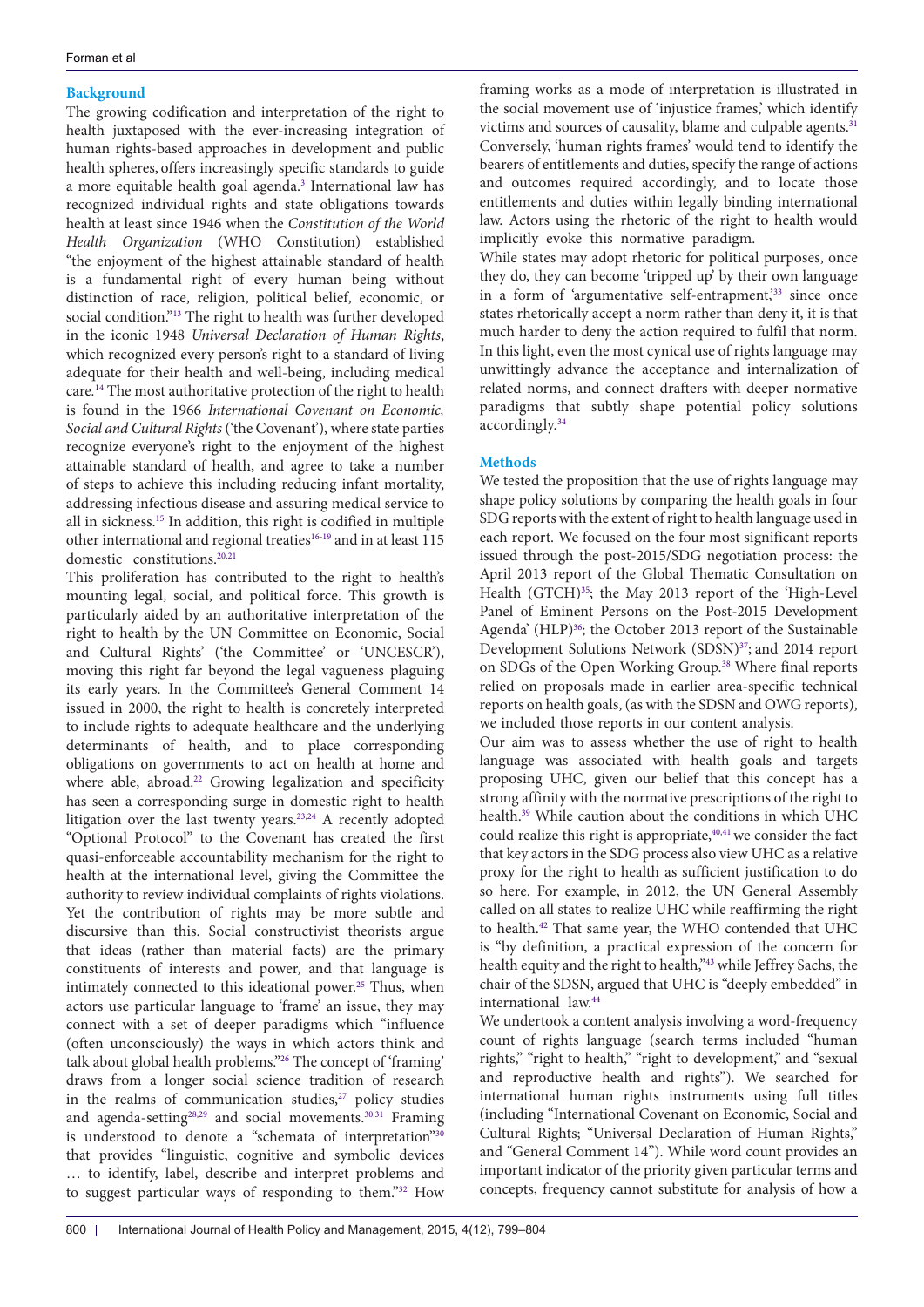term is used.[45](#page-5-25) To achieve this more contextual analysis, we first investigated the substantive nature of such references by comparing the relative frequency of right to health word counts between reports with whether health goals and targets included UHC. Second, we considered how respective processes and participants producing each report may have influenced substantive content adopted.

## **Results**

We found that each report proposes similar overarching health goals: 'Maximize Healthy Lives,' 'Ensure Healthy Lives,' 'Achieve Health and Well-being at All Ages,' and 'Ensure Healthy Lives and Promote Well-being at All Ages.' Differences become apparent in subsidiary targets, particularly regarding UHC. The GTCH Report proposes accelerating progress on existing health MDGs, reducing major NCDs, and advancing UHC and access as "a goal in its own right." The SDSN Report similarly proposes ensuring universal access to primary healthcare, ending preventable child and maternal deaths and from NCDs, and promoting healthy diets and physical activity. The Open Working Group Report proposes nine targets that extend the MDGs and add new goals on NCDs, mental health, sexual and reproductive health rights, road traffic accidents and UHC. In contrast, the HLP Report proposes incorporating existing MDGs and adding new targets on vaccinations, neglected diseases and NCD. UHC is not included as a health target, with the HLP emphasizing that while it focused on health outcomes, it recognized that achieving these outcomes requires "universal access to basic healthcare.["38](#page-5-18)

As [Figure 1](#page-2-0) illustrates, rights-relevant terms appear in each report with relative frequency, ranging from over 100 instances in the 108 page GTCH Report, over 70 instances in the 81 page HLP Report, almost 40 in the 62 page SDSN Report and 10 in the 24 page OWG Report. As [Figure 2](#page-2-1) illustrates, these variations are not significant taking into account varying report lengths, albeit that the OWG Report is on the lower end of this trend. Yet we found stark differences in the use of the term "right to health" that document length does not necessarily explain [\(Figures 3](#page-2-2) and [4](#page-2-3)), although contrasting foci and background processes may provide some insights. As [Figures 3](#page-2-2) and [4](#page-2-3) indicate, the GTCH report (the only health-specific report) far outstrips any of the other reports in its references to health rights. The GTCH Report refers to the right to health and related language at least 15 times, identifies treaty sources for the right to health, including the Covenant and General Comment 14,[37](#page-5-17) and extensively refers

<span id="page-2-0"></span>

**Figure 1.** Human Rights Word-Counts in the Four Reports.

to "sexual and reproductive health rights," which appear 40 times in various forms. This report also uses the right to health to expressly frame its health goals, suggesting that since health is a human right, it should be prominent within post-2015 deliberations. It is to be expected that a standalone report on health would have more references to healthrelated rights than the more general reports. In addition, the process driving its development may have also assured that a right to health approach was strongly pushed to the fore, since the GTCH report relied heavily on civil society and UN interventions, condensing primary messages from background papers and a web-based consultation with over 100 papers from individuals, UN organizations, governments,

<span id="page-2-1"></span>

<span id="page-2-2"></span>**Figure 2.** Human Rights Word-Counts per Page in the Four Reports.



**Figure 3.** Right to Health Word-Counts in the Four Reports.

<span id="page-2-3"></span>

**Figure 4.** Right to Health Word-Counts per Page in the Four Reports.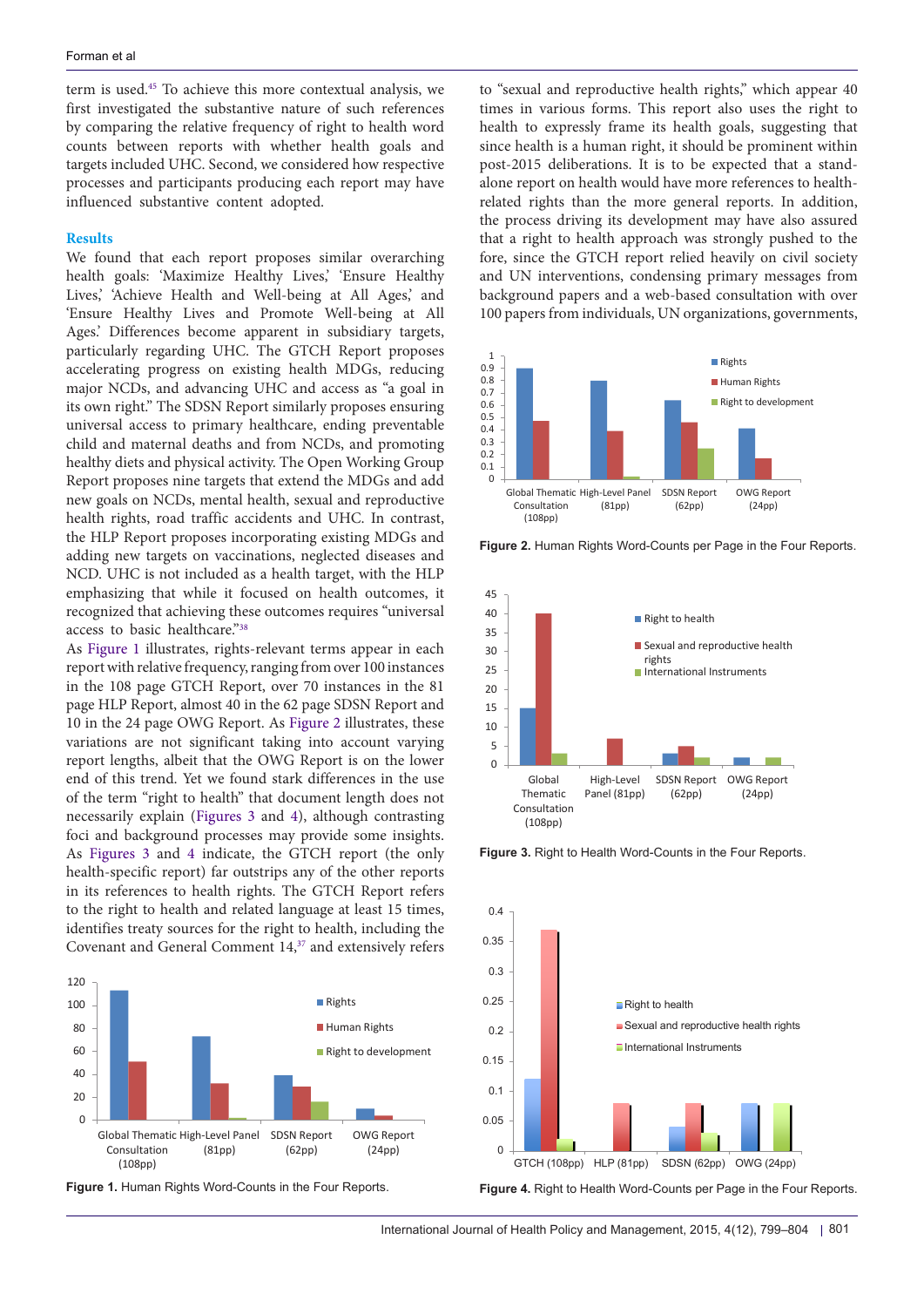research centres, civil society, and the private sector.<sup>[46](#page-5-26)</sup> Conversely, the SDSN Report refers to "sexual and reproductive health rights" five times but ignores the "right to health." This elision is offset by the fact the SDSN's health goal and targets are drawn from an earlier technical report that referenced the right to health three times, referred to human rights instruments (including the Covenant), and devoted an appendix to exploring UHC's human rights and equity foundation.[47](#page-5-27) Moreover, this technical report was produced by the 'health for all' thematic group (one of twelve groups informing the SDSN report), a name implying a normative bent towards universalism, and comprised primarily of representatives from academia and civil society, actors potentially more inclined to advocate for a rights-based approach.

The OWG Report uses rights and human rights-related terms fairly frequently, although makes no *explicit* reference to the right to health or to sexual and reproductive health rights. However, here too the absence of these terms is offset by an earlier technical brief on health, cited within the OWG Report, which expressly references sexual and reproductive health and rights, and cites the right to health and its treaty representations, premising health's centrality to sustainable development on the fact that "health is a right and a goal in its own right."[48](#page-5-28) This focus on the right to health is likely explained by the fact that the health and population dynamics cluster which produced this paper was lead by UN agency and international non-governmental organization (NGO) participants who developed the technical paper from background papers, and statements and presentations made at a special session on health (one of eight sessions on thematic and cross-cutting issues informing the final OWG report). In contrast, the HLP Report never explicitly references the "right to health" nor identifies related treaties. If health is a human right, it is only implicitly so. At the same time, the report distinguishes 'universal' from 'fundamental' human rights, with illness and poor healthcare categorized within the former. The HLP defines fundamental rights to include "freedom from fear, conflict and violence," personal security, and access to sexual and reproductive health rights. This schismatic approach to rights reproduces an historic ideological split in human rights law by prioritizing civil and political rights over economic and social rights (a division redressed in the 1993 Vienna Declaration on Human Rights). Moreover, the Panel reproduces this schism by locating sexual and reproductive health rights within 'fundamental' rights, an illogical privileging of one (admittedly key) element of the right to health over all others. This out-dated and ruptured approach to human rights is problematic in itself. However, we believe it is no coincidence that the HLP's de-prioritization of the right to health is accompanied by UHC's exclusion: UHC's omission suggests how actors frame 'a problem' may influence how these actors (and their audiences) think about potential solutions. Accordingly, we suspect that the HLP may 'fear' that the use of right to health language could be allied with a commitment to its normative prescriptions.

We note too that in contrast to the SDSN and OWG reports, the HLP did not commission a stand-alone background paper on the health goals, an omission which suggests a low priority for health amongst panellists. Moreover, while the

Panel's terms of reference required it to consider findings that included reports from the global thematic consultations, the HLP ignored the GTCH's proposed health goals and right to health framing. We believe that these exclusions might be explained by the 'high level… eminent persons' type composition of the panel, which included three sitting heads of government as chairs (from Indonesia, Liberia, and the United Kingdom), two former heads of government (from Japan and Germany) and six sitting ministers (three of finance and one each of foreign affairs and trade, the environment and international development). We surmise that high-level policy-makers of this kind might be inclined towards conservative approaches to human rights that exclude ostensibly 'expensive' rights like health.

Yet as all our figures illustrate, these same actors were not resistant to human rights language more generally, nor to sexual and reproductive health rights, which are distinctly capable of provoking ideological and/or religious opposition. The inclusion of sexual and reproductive health rights in the HLP Report may reflect the success of a longer-standing advocacy campaign to mobilize support in first the MDGs and then SDGs.[11](#page-4-12),[12](#page-4-13) This inclusion foreshadows how important social advocacy will be in fomenting political support for the right to health in global health policy arenas, an insight bolstered by the comparably greater inclusion of this right in reports with more civil society and academic participation.

# **Conclusion**

Each of the four reports propose health goals largely consistent with right to health imperatives: the goals of UHC and maximizing or ensuring healthy lives share a common aspiration that could reasonably be translated into "healthcare for all" and "health for all." Healthcare and health for all is undeniably analogous to the right to health imperative to ensure everyone's access to the highest attainable standard of health, including healthcare and health determinants like water, food, and sanitation. Certainly the reports are replete with references to human rights, and this language appears to be infiltrating into the substance of proposals as well as the participatory process used to influence deliberations.

Yet the four reports examined in this paper are highly variable in how they address the right to health, and where this right is conspicuously absent in the HLP report, there is a far more limited ambition with regard to health. This finding suggests that express use of right to health language 'frames' policy responses by implicitly guiding actors toward a universalistic impetus in health and healthcare. Certainly we acknowledge the potential limits in causality between the use of right to health discourse and the formulation of UHC targets: those inclined towards UHC might already be inclined towards a normatively synergistic right like health, and vice versa, the choice of right to health-oriented language may reflect a preexisting elective affinity towards universalistic measures.<sup>49</sup> Nonetheless, the implication is that the right to health and UHC may offer impetus towards equity that non-rightsbased, non-universal goals may not, and more specifically, that UHC rooted in right to health may offer polycentric gains towards equity with implications for action in a range of spheres including health financing.

We recognize the limitations of this finding given this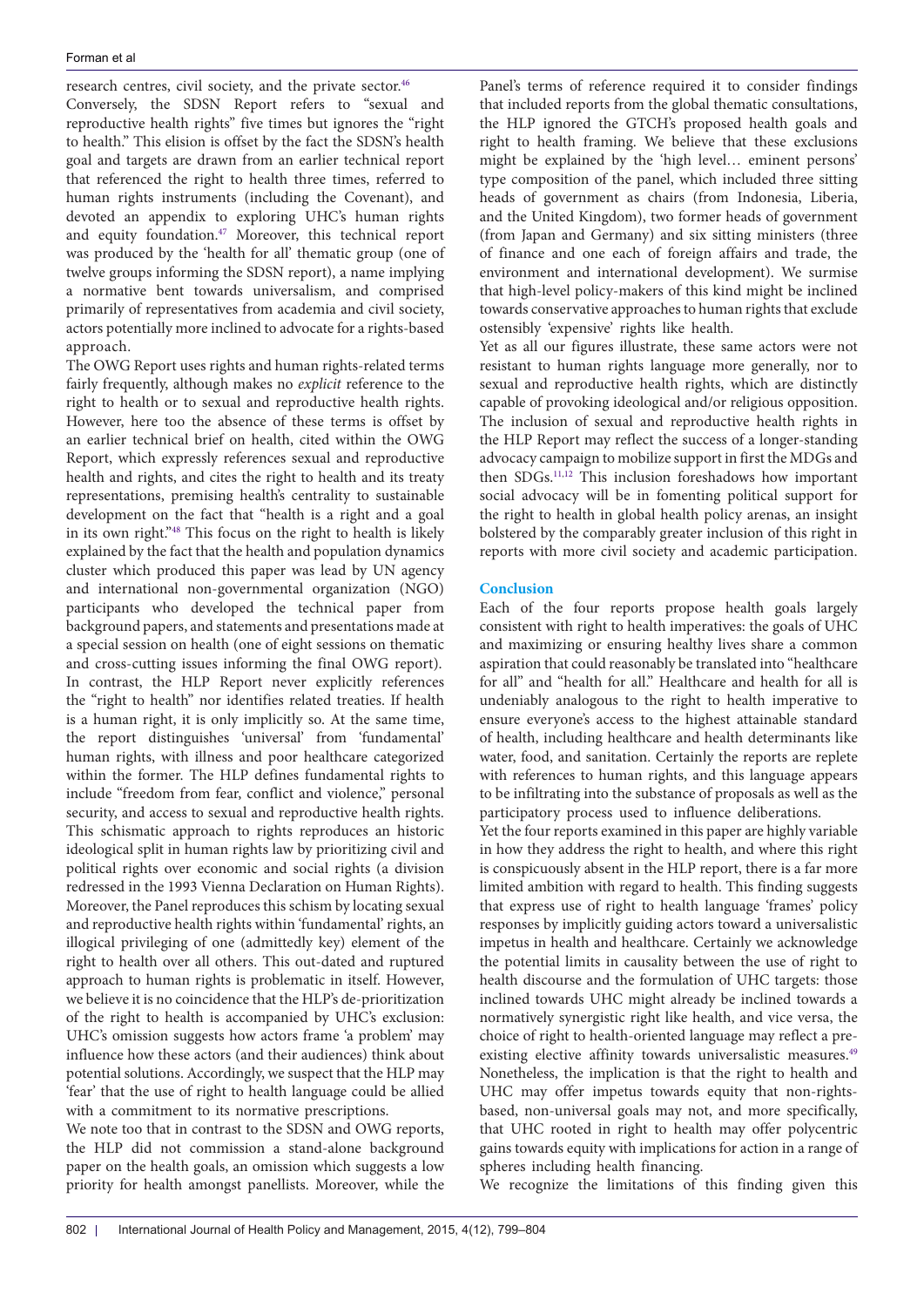study's small sample size, and that more robust findings may become possible as the final SDG document is disseminated. Moreover, we acknowledge that our hypothesis may have limited impact on the SDG themselves which will likely be finalized before publication of this comment. Nonetheless, our analysis may have continuing relevance to the formulation of SDG targets and indicators, unlikely to be completed before March 2016[.50](#page-5-30) In addition, we believe that the primary relevance of this analysis will be to guide future global health policy negotiations through two primary lessons learned: that express use of right to health language may subtly guide actors in the direction of realizing this right, and that participatory processes allied with social advocacy are key variables in pushing right to health frames into policy processes. These are findings worthy of more research, discussion, and implementation within the academic, civil society and policy communities invested in advancing global health.

## **Acknowledgements**

We are grateful for constructive and enriching feedback from anonymous reviewers. We are also grateful for excellent research assistance from Rebekah Sibbald. This work was supported by the University of Toronto Connaught Foundation New Researcher Award, the Canadian Institutes of Health Operating Grant–Priority Announcement: Ethics (grant EOG 131587); the European Union's Seventh Framework Programme (grant health-F1-2012-305240); and the Australian Government's NH & MRC-European Union Collaborative Research Grants (grant 1055138).

#### **Ethical issues**

Not applicable.

### **Competing interests**

No funders of this research have a proprietary or financial interest in the outcome of this research.

#### **Authors' contributions**

LF conceptualized and wrote the first draft of this paper. GO and CB contributed to refining the conceptual approach of the paper and editing various drafts. All authors have approved the final version of the paper.

## **Authors' affiliations**

<span id="page-4-2"></span><span id="page-4-1"></span><span id="page-4-0"></span>1 Dalla Lana School of Public Health, University of Toronto, Toronto, ON, Canada. 2 Department of Public Health, Institute of Tropical Medicine, Antwerp, Belgium. 3 School of Public Health, University of Queensland, Brisbane, QLD, Australia.

### **References**

- <span id="page-4-3"></span>1. At high level event, UN officials call for human rights-backed development agenda. *UN News Centre.* June 9, 2014. [http](http://www.un.org/apps/news/story.asp?NewsID=47996#.U-p2jmO9YVA):// [www.un.org/apps/news/story.asp?NewsID=47996#.U](http://www.un.org/apps/news/story.asp?NewsID=47996#.U-p2jmO9YVA)[p2jmO9YVA.](http://www.un.org/apps/news/story.asp?NewsID=47996#.U-p2jmO9YVA) Accessed May 12, 2015.
- <span id="page-4-4"></span>2. UN System Task Team on the Post-2015 UN Development Agenda. *Realizing the Future We Want for All: Report to the Secretary-General*. Geneva: United Nations; 2012. [http://](http://www.un.org/millenniumgoals/pdf/Post_2015_UNTTreport.pdf) [www.un.org/millenniumgoals/pdf/Post\\_2015\\_UNTTreport.pdf](http://www.un.org/millenniumgoals/pdf/Post_2015_UNTTreport.pdf). Accessed August 2, 2015.
- <span id="page-4-5"></span>3. World Health Organization (WHO). *Global update on the health sector response to HIV, 2014.* Geneva: WHO; 2014. [http://www.](http://www.who.int/hiv/pub/progressreports/update2014/en/) [who.int/hiv/pub/progressreports/update2014/en/.](http://www.who.int/hiv/pub/progressreports/update2014/en/) Accessed

<span id="page-4-6"></span>August 2, 2015.

- 4. Mann J, Gruskin S, Grodin MA, Annas GJ, eds. *Health and Human Rights: A Reader.* New York: Routledge; 1999.
- 5. Gruskin S, Mills EJ, Tarantola D. History, principles, and practice of health and human rights. *Lancet.* 2007;370(4):449-455. doi:[10.1016/S0140-6736\(07\)61200-8](http://dx.doi.org/10.1016/S0140-6736(07)61200-8)
- <span id="page-4-7"></span>6. Beyrer C, Pizer HF, eds. *Public Health and Human Rights: Evidence-Based Approaches.* Maryland: Johns Hopkins University Press; 2007.
- <span id="page-4-8"></span>7. United Nations (UN). *"Millennium Declaration," Resolution 55/2, adopted by the United Nations General Assembly*. Geveva: United Nations; 2000. [http://www.un.org/millennium/declaration/](http://www.un.org/millennium/declaration/ares552e.htm) [ares552e.htm.](http://www.un.org/millennium/declaration/ares552e.htm) Accessed August 2, 2015.
- <span id="page-4-9"></span>8. Alston P. Ships passing in the night: The current state of the human rights and development debate seen through the lens of the Millennium Development Goals. *Hum Rts Q*. 2005;27:755- 829. doi[:10.1353/hrq.2005.0030](http://dx.doi.org/10.1353/hrq.2005.0030)
- <span id="page-4-10"></span>9. Wisor S. After the MDGs: citizen deliberation and the post-2015 development framework. *Ethics Int Aff.* 2012;26(1):113-133. doi:[10.1017/S0892679412000093](http://dx.doi.org/10.1017/S0892679412000093)
- <span id="page-4-11"></span>10. Langford M, Sumner A, Yamin AE. Introduction: situating the debate. In: Langford M, Sumner A, Yamin AE, eds. *The Millennium Development Goals and Human Rights: Past, Present and Future.* New York: Cambridge University Press; 2013: 1-36.
- <span id="page-4-12"></span>11. Yamin AE, Boulanger VM. Why global goals and indicators matter: the experience of sexual and reproductive health and rights in the Millennium Development Goals. *J Hum Dev Capab.*  2014;15(2-3):218-231. doi[:10.1080/19452829.2014.896322](http://dx.doi.org/10.1080/19452829.2014.896322)
- <span id="page-4-13"></span>12. Brolan CE, Hill PS. Sexual and reproductive health and rights in the evolving post-2015 agenda: perspectives from key players from multilateral and related agencies in 2013. *Reprod Health Matters.* 2014;22(43):65-74. doi:[10.1016/S0968-](http://dx.doi.org/10.1016/S0968-8080(14)43760-1) [8080\(14\)43760-1](http://dx.doi.org/10.1016/S0968-8080(14)43760-1)
- <span id="page-4-14"></span>13. United Nations (UN). *Constitution of the World Health Organization*. Geneva: United Nations; 1946. [http://www.who.](http://www.who.int/governance/eb/who_constitution_en.pdf) [int/governance/eb/who\\_constitution\\_en.pdf](http://www.who.int/governance/eb/who_constitution_en.pdf). Accessed August 2, 2015.
- <span id="page-4-15"></span>14. United Nations (UN). *Universal Declaration of Human Rights*, *G.A. Res. 217A (III), U.N. Doc A/810 at 71 (1948).* Geneva: United Nations; 1948. [http://www.un.org/en/documents/udhr/.](http://www.un.org/en/documents/udhr/) Accessed August 2, 2015.
- <span id="page-4-16"></span>15. United Nations (UN). *International Covenant on Economic, Social and Cultural Rights, G.A. Res. 2200A (XXI), 21 U.N. GAOR Supp. (No. 16) at 49, U.N. Doc. A/6316 (1966), 993 U.N.T.S. 3.* Geneva: United Nations; 1966. [http://www.ohchr.org/](http://www.ohchr.org/EN/ProfessionalInterest/Pages/CESCR.aspx) [EN/ProfessionalInterest/Pages/CESCR.aspx](http://www.ohchr.org/EN/ProfessionalInterest/Pages/CESCR.aspx). Accessed August 2, 2015.
- <span id="page-4-17"></span>16. United Nations (UN). *International Convention on the Elimination of Racial Discrimination, 21 December 1965, 660 U.N.T.S. 195, 5 I.L.M. 352 1966.* Geneva: United Nations; 1965. [https://treaties.](https://treaties.un.org/Pages/ViewDetails.aspx?src=treaty&mtdsg_no=iv-2&chapter=4&lang=en) [un.org/Pages/ViewDetails.aspx?src=treaty&mtdsg\\_no=iv-](https://treaties.un.org/Pages/ViewDetails.aspx?src=treaty&mtdsg_no=iv-2&chapter=4&lang=en)[2&chapter=4&lang=en.](https://treaties.un.org/Pages/ViewDetails.aspx?src=treaty&mtdsg_no=iv-2&chapter=4&lang=en) Accessed August 2, 2015.
- 17. United Nations (UN). *Convention on the Elimination of All Forms of Discrimination against Women, G.A. Res. 34/180, 34 U.N. GAOR Supp. (No. 46) at 193, U.N. Doc. A/34/46 (1979).*  Geneva: United Nations; 1979. [http://www.un.org/womenwatch/](http://www.un.org/womenwatch/daw/cedaw/cedaw.htm) [daw/cedaw/cedaw.htm](http://www.un.org/womenwatch/daw/cedaw/cedaw.htm). Accessed August 2, 2015.
- 18. United Nations (UN). *Convention on the Rights of the Child, G.A. Res. 44/25, Annex, 44 U.N. GAOR Supp. (No. 49) at 167, U.N. Doc. A/44/49 (1989).* Geneva: United Nations; 1990. [http://www.](http://www.ohchr.org/en/professionalinterest/pages/crc.aspx) [ohchr.org/en/professionalinterest/pages/crc.aspx](http://www.ohchr.org/en/professionalinterest/pages/crc.aspx). Accessed August 2, 2015.
- <span id="page-4-18"></span>19. United Nations (UN). *Convention on the Rights of Persons with Disabilities, G.A. Res. 61/106, Annex I, U.N. GAOR, 61st*